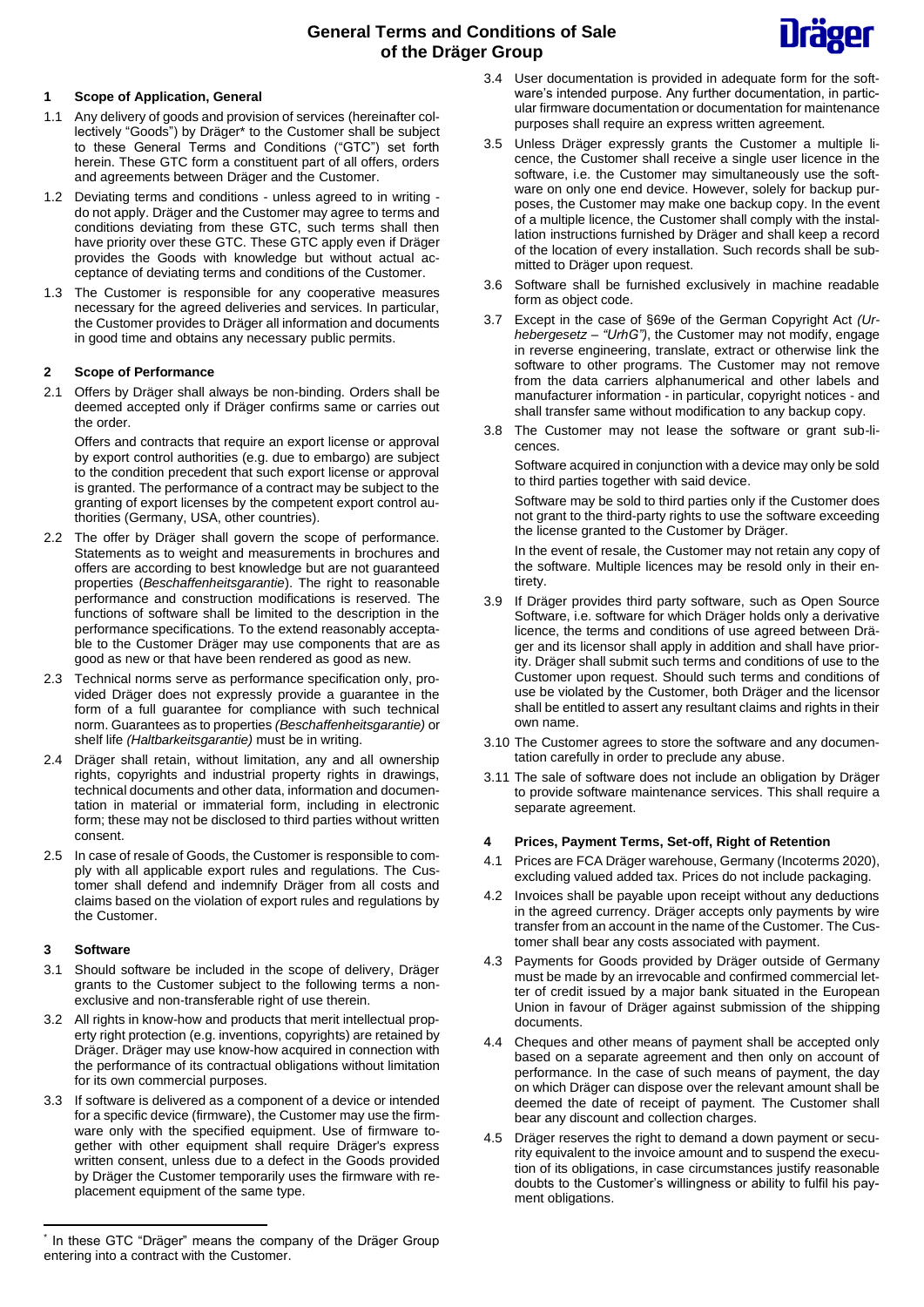- 4.6 The Customer shall be entitled to withhold payment or offset counterclaims only to the extent such counterclaims are undisputed or confirmed in a final and binding judgment. Other rights of retention may be asserted only to the extent that they are based on the same contractual relationship. Rights of retention based on defects may be asserted subject to the requirements set forth above and only in a reasonable proportion to the defects that have occurred.
- 4.7 In the case of components that have been rendered as good as new, Dräger shall be subject to an additional replacement surcharge of 10% of the Goods' value pursuant to the German Value Added Tax Act *(Umsatzsteuergesetz – "UstG")*, provided that Dräger has done the rendering. The valued added tax may be charged to the Customer.

## **5 Shipping, Packaging, Passing of Risk**

- 5.1 Deliveries within Germany are FCA Dräger warehouse, Germany (Incoterms 2020) excluding packaging.
- 5.2 The risk of accidental loss or deterioration shall pass to the Customer no later than upon shipping of the Goods, even if freight prepaid delivery is agreed, and even if partial deliveries are made or Dräger has agreed to provide other services, such as commissioning or installation.

Should shipment be impossible or delayed without any fault on the part of Dräger, risk shall pass to the Customer upon notification that the Goods are ready for shipment.

5.3 Should Dräger carry out commissioning or installation of the Goods being delivered within the framework of the supply agreement, risk shall pass to the Customer upon acceptance by the Customer.

Should acceptance not be effected within twelve (12) days following written notification of readiness for acceptance, risk shall pass to the Customer upon expiry of such period, unless Dräger is responsible for the non-acceptance. Should commissioning or installation be delayed, risk shall pass to the Customer no later than three months after shipment, unless Dräger is responsible for the delay.

- 5.4 Should software be furnished by way of electronic communications media (e.g. via the Internet), risk shall pass when the software leaves Dräger's control.
- 5.5 In case the Customer is responsible for the export of the Goods outside the EU: The Customer shall use solely the export declaration (the export accompanying document) prepared by Dräger and is obliged to present it together with the exported Goods to the EU-customs office at the point of exit from the EU.

The Customer shall submit proof of export by a valid export declaration confirmed by the EU exit customs office ("*Ausgangsvermerk*").

In the event the Customer fails to submit sufficient proof of export within 150 days from the date of the export declaration, Dräger is compelled to cancel the VAT-free invoice and to send to the Customer a new invoice for the delivered Goods including German VAT (currently 19%). The Customer shall then pay the invoiced price including VAT within 14 days from the receipt of the respective invoice.

# **6 Delivery and Delivery Time**

- 6.1 Dräger may make partial deliveries, unless this would be unreasonable for the Customer.
- 6.2 Compliance with agreed deadlines for the provision of Goods shall require prior clarification of all commercial and technical questions between Dräger and the Customer and that the Customer has met any and all obligations incumbent upon it, e.g. provision of documents, other materials, permits or releases, or payment of a down payment. Should this not be the case, the delivery time shall be reasonably extended. This shall not apply if Dräger is responsible for the delay.
- 6.3 The delivery time shall be deemed complied with if Dräger has shipped the Goods prior to expiry of the delivery time or if notice of readiness for shipment has been given. In the event that formal acceptance is to take place, the acceptance date (except in the case of a legitimate refusal of acceptance), or, alternatively, notice of readiness of acceptance, shall govern.
- 6.4 The deadline for provision of Goods shall be reasonably extended for obstructions within the sphere of responsibility of the

General Terms and Conditions of Sale of the Dräger Group, 2021

Customer and in the event of Force Majeure*,* in particular, in the case of natural events, unforeseeable operational disruptions, measures within the context of industrial disputes, in particular, strike and lockout, and in the event of unforeseeable hindrances and incorrect or late self-delivery, provided Dräger is not responsible therefor. Should the relevant delivery or service become impossible or a hardship due to the aforementioned circumstances, Dräger may rescind the agreement fully or partially.

#### **7 Retention of Title**

- 7.1 Goods delivered or installed by Dräger ("Retained Goods") shall remain the property of Dräger until full payment of any and all receivables (including future receivables) under the business relationship with the Customer, whatever the legal basis therefor, even if payments are made on itemised receivables. In the event of a current account, the retained ownership shall be deemed security for Dräger's current receivables (*Saldoforderung*).
- 7.2 Any processing or reworking of the Retained Goods shall be effected for Dräger, which shall retain ownership in the products at any stage and level of processing. Such reworking or processing shall be effected free of charge and without any obligation on the part of Dräger.

Any processing, linking or combination by the Customer with other moveable objects not owned by Dräger shall give rise to co-ownership by Dräger in the new object in proportion to the invoice value of the Retained Goods to the other objects used by the Customer at the time of such processing, linking or combination. Moreover, the provisions concerning the Retained Goods shall apply *mutatis mutandis* to any new object created as a result of such processing, linking or combination.

Should the Retained Goods be linked with buildings or other components of real property belonging to the Customer, the Customer agrees to separate the Retained Goods in the event of any default in payment at Dräger 's request, and to transfer ownership in such items back to Dräger . Such items shall then be deemed Retained Goods within the meaning of these GTC. Any rights of retention, in particular, based on reimbursement of outlays for maintenance or improvement of such items shall be excluded.

7.3 The Customer may resell Retained Goods during the ordinary course of business if it retains title in the Retained Goods in accordance with the provisions of this Section 7. The Customer hereby assigns to Dräger any and all receivables based on resale of the Retained Goods and under the retention of title agreed to by it to secure any and all receivables of Dräger (including future receivables) under the business relationship, irrespective of whether the Retained Goods are resold without or following processing and irrespective of whether they are sold to one or more purchasers. Dräger hereby accepts such assignment. Upon request by Dräger the Customer shall notify his customers about this assignment.

Until revocation by Dräger, the Customer is authorised to collect the assigned receivables. Dräger is entitled to revoke this direct debit authorisation if the Customer fails to meet his payment obligations towards Dräger. Upon revocation the Customer shall identify the receivables and the respective debtors and submit all information and documents required to collect the receivables and to inform the debtors about the assignment. Dräger is entitled to inform the debtors about the assignment itself.

- 7.4 The Customer may not make any dispositions over the Retained Goods, in particular, pledges or transfers by way of security, other than those specified in Sections 7.2 and 7.3.
- 7.5 In case of breach of contract by the Customer, in particular, in the event of a default in payment, Dräger may rescind the agreement upon due warning without remedy by the Customer and repossess the Retained Goods. The Customer shall be obliged to return the Retained Goods. Any application to commence insolvency proceedings over the Customer's assets shall entitle Dräger to demand the immediate return of the Retained Goods.
- 7.6 Levies of execution, attachments and other dispositions and interventions by third parties shall be notified by the Customer to Dräger without undue delay.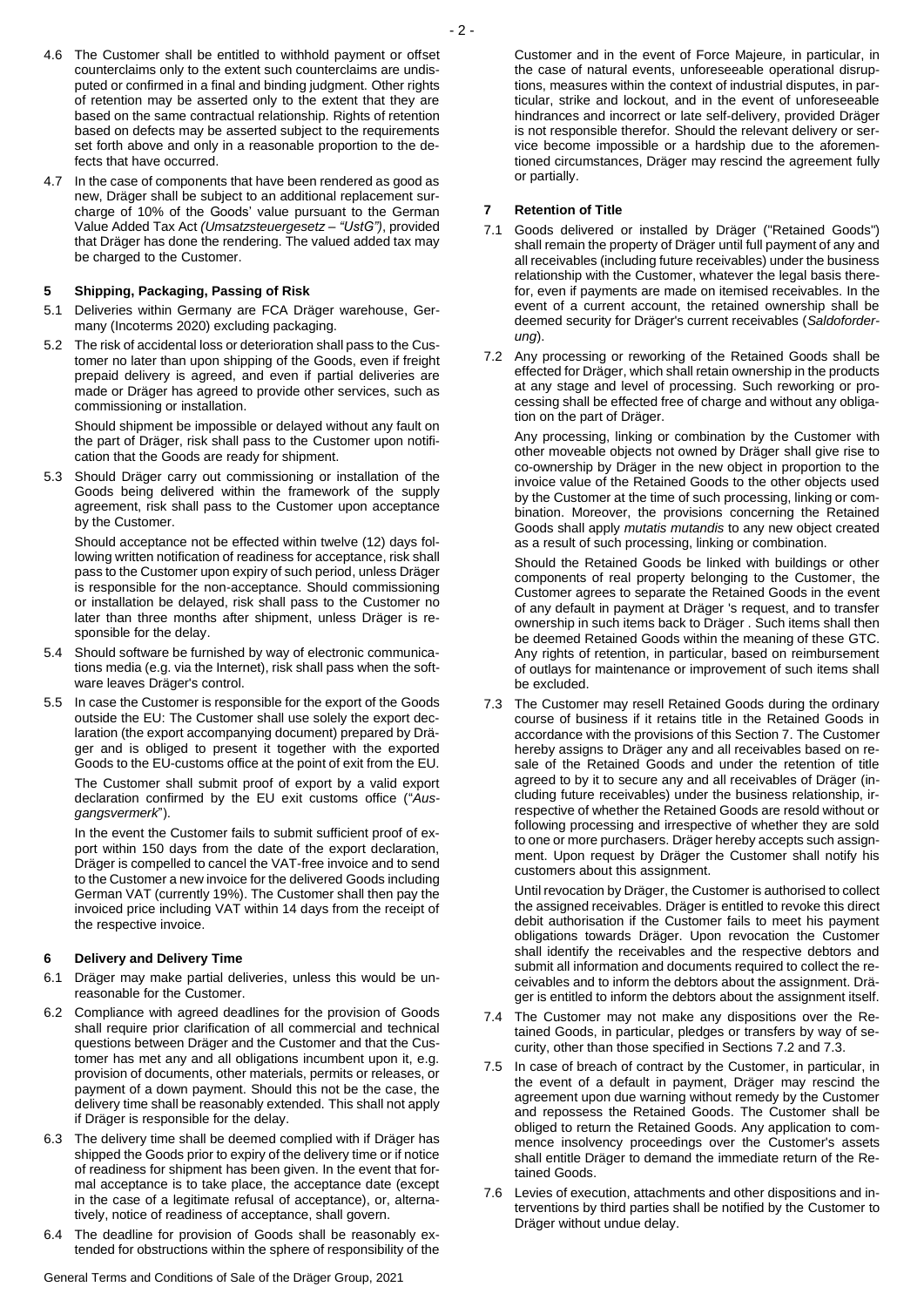7.7 The Customer shall provide Dräger with extensive support in order to protect Dräger's ownership rights in the Retained Goods in accordance with the domestic legal system of the delivery location and destination.

## **8 Notice of Defects, Acceptance**

- 8.1 The Customer shall inspect deliveries without undue delay following receipt in order to ascertain any quantitative errors and transport damage. In the event of transport damage, a damage record shall be prepared in order to secure any compensatory damage claims against the forwarder (post, rail, shipping agent, etc.). Such damage record shall be sent to Dräger without undue delay.
- 8.2 Defects can be asserted in writing only within ten days of receipt of the Goods, unless the relevant defect is latent. Latent defects and defective performance of other services shall be notified to Dräger in writing without undue delay following discovery thereof.
- 8.3 Should the Customer be prevented from taking acceptance due to Force Majeure circumstances (Section 6.4), the deadline for notice of defects according to Section 8.2 shall be reasonably extended.
- 8.4 If a formal acceptance is required or expressly agreed upon, Dräger shall notify the Customer in writing about readiness for acceptance. Should acceptance not take place within twelve (12) days following written notification of readiness for acceptance, the Goods shall be considered accepted by the Customer upon expiry of such period, unless Dräger is responsible for the non-acceptance. In this event, Dräger shall notify the Customer that the Goods are deemed accepted. The same shall apply to partial acceptance.

# **9 Liability for Defects**

- 9.1 Should there be a defect in any Goods provided by Dräger and should notice thereof have been given in a timely manner within the meaning of Section 8.2 of the GTC, Dräger shall, at its choice, remedy the defects of charge or deliver defect-free replacement Goods ("Substitute Performance"), provided the defect was already present upon the passing of risk. In the event of a defect in software, Dräger may also provide a new software release in lieu of repair.
- 9.2 There shall be no defect if the Goods are suitable for normal use and manifest the quality that is normal for items of the same kind and that could be expected by the Customer. In particular, the Customer is aware that given the current state of the art technology it is not possible to create software that is fully free and clear of errors. The ability to use one-off products is limited to the first use. Moreover, there shall be no quality defect in erroneous assembly instructions if assembly has been carried out free and clear of any defects. Moreover, no quality defect shall lie in the event of inappropriate or improper use, incorrect storage, erroneous assembly or start-up by the Customer or third parties, natural wear and tear, erroneous or negligent handling, improper maintenance, use of inappropriate operating resources, defective construction work, or chemical, electrochemical or electrical influences for which Dräger is not responsible, software errors that cannot be reproduced and in the event of defects that do not arise in last software release furnished to the Customer by Dräger, provided the Customer can be reasonably expected to use the last software release. The delivery of a marginally different item or a marginally different number of items than agreed, shall not entitle the Customer to claim damages or rescind the agreement.
- 9.3 The Customer shall provide Dräger with the necessary time and opportunity to perform any and all remedial measures. In particular, upon request, the Customer shall send the delivered Goods to Dräger or a workshop to be specified by Dräger. Otherwise Dräger shall be discharged from liability for any consequences. Defects in delivered software shall be described in as much detail as possible. Only in urgent cases where safety is at risk or in order to prevent unreasonably large damage (in which case Dräger must be notified immediately) may the Customer remedy the defect itself or arrange for the defect to be remedied by a third party and demand that Dräger reimburse any necessary expenses.
- 9.4 Any claims on the part of the Customer based on the expenses required for substitute performance, in particular, transport,

General Terms and Conditions of Sale of the Dräger Group, 2021

travel, work and material costs shall be excluded, if such expenses occur because the Customer moved the delivered Goods to a different destination than the agreed delivery destination, unless the removal of the Goods conforms to the intended use of the Goods. Moreover, Dräger may refuse to render substitute performance if this would be associated with unreasonable costs.

- 9.5 Parts replaced by Dräger shall become the property of Dräger.
- 9.6 The Customer may rescind the agreement or demand a reduction of the price only if substitute performance is unsuccessful on two occasions or if Dräger fails to initiate remedial measures within a reasonable grace period set by the Customer. In case of insignificant defects, the Customer may not rescind the agreement. Section 11 of these GTC shall apply to compensatory damages claims.
- 9.7 Should the Customer or a third party perform improper repairs, Dräger shall not be liable for any resulting damages. The same shall apply to any modifications to the delivered Goods performed without Dräger's prior consent or to any software extension effected by the Customer or a third party over and above the interface provided by Dräger.
- 9.8 The Customer may not assert any claims for defect-related liability if it is aware of the defect upon execution of the agreement or is unaware thereof as a result of gross negligence, unless the defect was maliciously concealed by Dräger or Dräger provided a guarantee as to quality *(Beschaffenheitsgarantie)* and said guarantee concerns the defect.
- 9.9 Notwithstanding Dräger's liability under Section 11 of these GTC, defect-related liability shall be excluded for used goods, that are not sold as good as new or that have been rendered as good as new.
- 9.10 Claims on the part of the Customer for defect-related liability pursuant to this Section 9 shall become time-barred twelve (12) months following delivery of the Goods in the event of a purchase and work performance contract or – if agreed – following start up of the delivered item or acceptance of performance.

The foregoing limitations period shall not apply for claims based on Section 11 and to Goods for buildings within the meaning of §§438 (1) No. 2 and 634a (1) No. 2 of the German Civil Code *(Bürgerliches Gesetzbuch - "BGB")*. In such cases, the statutory periods shall govern.

- 9.11 Any rights of recourse on the part of the Customer in the event of the purchase of consumer goods pursuant to §§478, 479 BGB shall remain unaffected, but shall vest only to the extent that the Customer has not entered into any agreements with its purchaser over and above the statutory defect-related warranty claims.
- 9.12 Notwithstanding Dräger's liability under Section 11 of these GTC, any additional claims or claims other than those governed by this Section 9 on the part of the Customer against Dräger or its vicarious agents based on defects shall be excluded.

## **10 Industrial Property Rights, Copyrights, Defects in Title**

- 10.1 Dräger shall supply the Goods free and clear of intellectual property rights and third party copyrights ("Intellectual Property Rights") existing at the agreed destination of the Goods. Should a third party assert legitimate claims against the Customer based on the infringement of Intellectual Property Rights by the Goods delivered by Dräger and used in accordance with the agreement, Dräger shall be liable towards the Customer within the period specified in Section 9.10 of the GTC in accordance with the following provisions.
- 10.2 Dräger shall, at its choice and at its expense, either arrange a licence for the relevant Goods, modify them such that the relevant Intellectual Property Right is not infringed, or exchange them. Should Dräger be unable to do so at reasonable terms, the Customer shall have a right of rescission or right to reduce the contract price in accordance with Section 9.6 of the GTC. Section 11 of the GTC shall apply to compensate the damages claim. The foregoing obligations shall lie only if the Customer notifies Dräger in writing and without undue delay of the claims asserted by the third party, does not acknowledge any infringement to the third party, and Dräger retains a discretion in relation to any and all measures in mounting a defence and settlement negotiations. Should the Customer cease use of the service, it shall notify the third party that cessation of use does